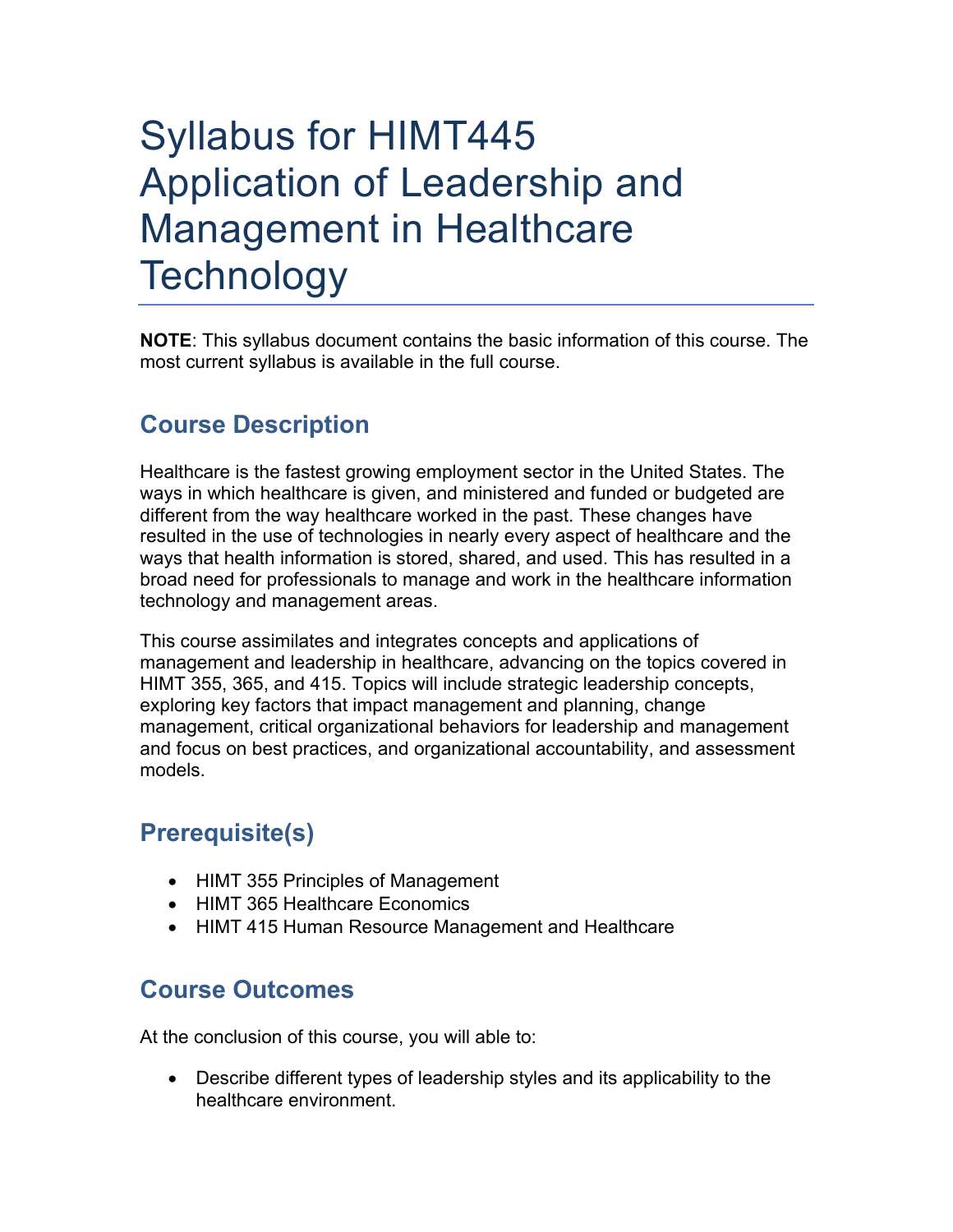- Develop, communicate, implement, and sustain a healthcare strategic plan.
- Apply strategies for developing, implementing, sustaining, and monitoring change based on environmental conditions relevant to healthcare.
- Utilize the concepts of lean, six sigma, and statistical modeling in a healthcare environment.
- Develop implementation processes that drive and assure team accountability to the healthcare strategic plan.
- Measure and communicate outcomes associated with healthcare strategic plans with awareness of how the outcomes may necessitate modification to the healthcare strategic plan.

# **Course Requirements/Components**

#### **Discussions**

The purpose of discussion boards is to:

- 1. Allow you to freely exchange ideas around a set of discussion questions for the week
- 2. Engage you in discussions that have a focus on either application or theory
- 3. Challenge conventional methods of thinking relative to the week's study area

#### *Expectations*

You are expected to be in EACH discussion questions **two (2) days** during the academic week. The posts must demonstrate an understanding of the material using information from the text, the lecture notes and or research to support your points.

#### *Posting*

You need to post in each discussion a minimum of **TWO times (2X) per week** with the **FIRST post in each discussion happening on or before Wednesday**. This keeps our discussions a discussion - rather than just a download of information.

#### *Grading*

If you participate as above then you are eligible for 100%. From here, I look at the quality of your post. If you do not post as required (e.g., say you only post one time during the week) then the best you can do for this discussion is 50%, as you will have only participated 50% of the requirement. If your first post is after Wednesday, I also deduct for this. It is really best to participate per the requirements of the class.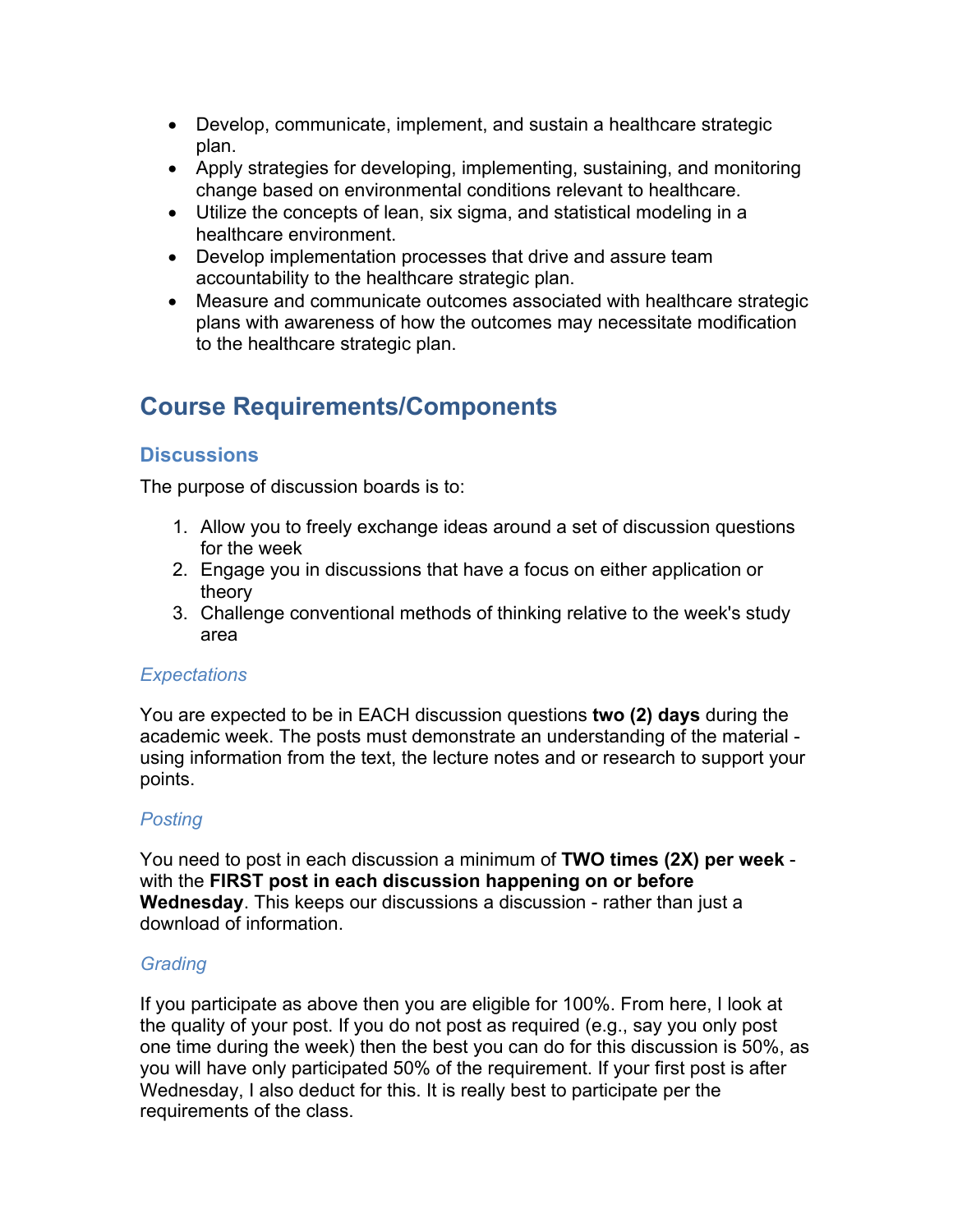I consider a quality post to be one that shows independent thought - speaks the language of the text, the class, and any research that you will have done typically 7 - 10 sentences will do relative to the volume of your post.

#### *Discussion language*

There are two types of discussions in this class "theory" and "application" discussions. The purpose of each is different.

**Theory questions.** The theory questions ask you to *think and reflect* on the concepts covered in readings and are meant to prepare you for the application questions. You could almost consider the theory questions to be like a reflective journal, a place for you to talk out loud about your understanding. The only difference is that I want you to be able to read the reflections of others. As you read the responses of others, you may find that you had a different understanding of a concept than them. I want you to look for these "areas of friction" in the responses from your peers and explore them in a polite manner. We can still learn from each other's reflections, and we typically learn more from exploring ideas from people that have a different view than ours.

**Application questions.** The application questions ask you to *apply* the concept to a specific situation that I provide or that you have experienced yourself. For these questions, I do expect a deeper level of analysis and response when you write your first post and when you respond to your peers. The goal is to progress our thinking out of the "exploration" phase, (which we should have done in theory questions) into the "integration" phase. This means I should ideally see your posts becoming richer as the course progresses because you will be able to connect ideas from multiple resources (e.g., the articles, personal experience, observations from your peers, or books you've read).

#### **Leadership Journal**

The purpose of this assignment is to allow each of you to identify some of your own stories of leadership, lessons learned, and actions to be taken. I have provided an example of a leadership journal assignment for you, so make sure to reference that as you create yours. The leadership journals should be one page (8 font is fine) and pertain to a leadership topic of interest to you. The leadership journal assignments may be used as part of the final paper on your personal leadership philosophy.

#### **HIT Project Proposal Papers**

Each of you will submit four (4), 4 - 5 pages, typed, double-spaced HIT Project Proposal Paper (absent the title page, table of contents executive summary, and reference section) during the term. The HIT Project Proposal Papers will build on each other – so the first paper is the precedent of the second paper, the second paper is the precedent of the third paper, and the third paper is the precedent of the fourth paper. At the conclusion of the HIT Project Proposal